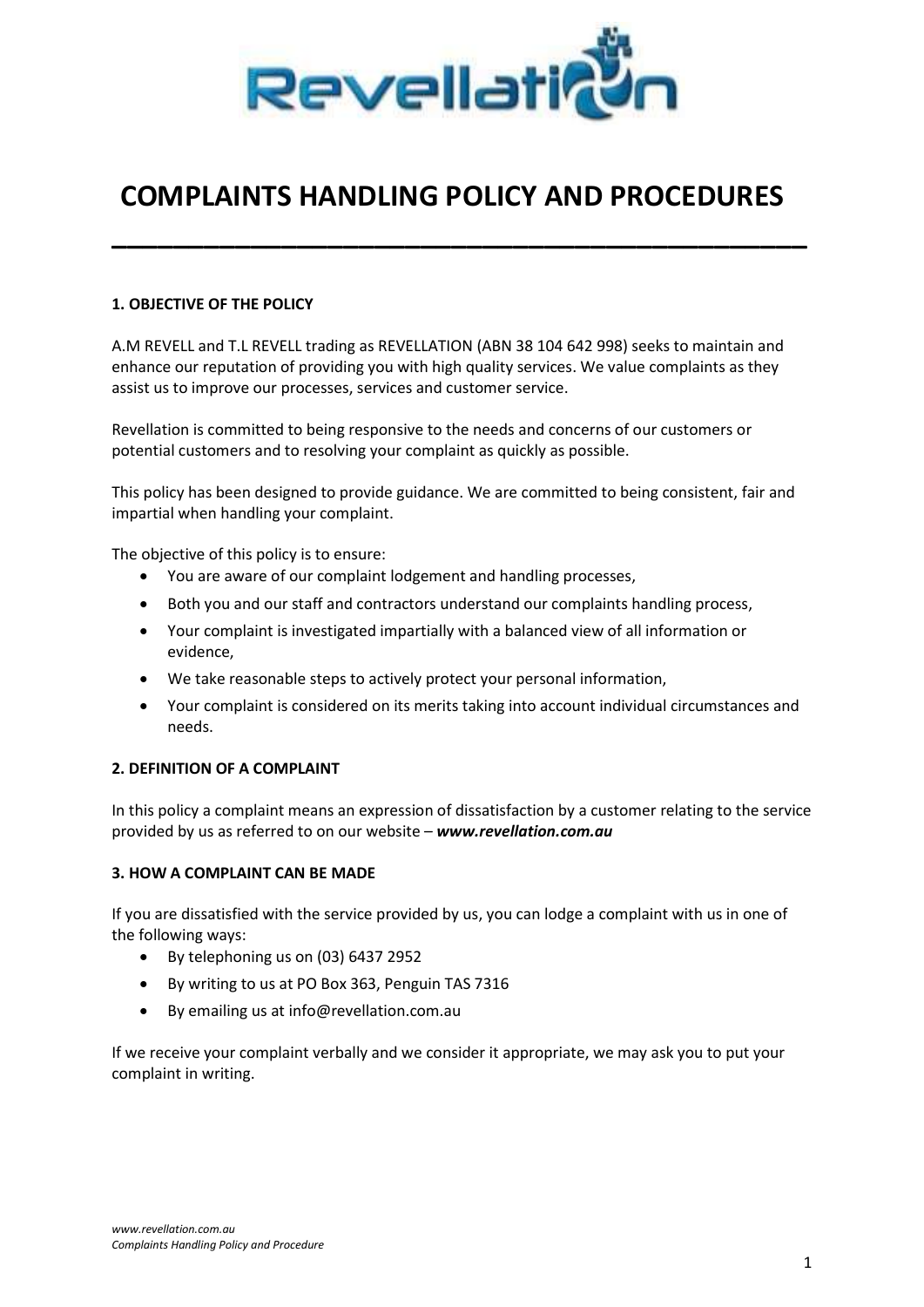

# 4. THE INFORMATION YOU WILL NEED TO TELL US

When we are investigating your complaint, we will be relying on information provided by you and information we may already be holding. We may need to contact you to clarify details or request additional information where necessary.

To help us investigate your complaint quickly and efficiently we will ask you for the following information:

- Your name and contact details,
- The name of the person you have been dealing with in relation to our services,
- The nature of the complaint,
- Details of any steps you have already taken to resolve the compliant,
- Details of conversations you may have had with us that may be relevant to your complaint,
- Copies of any documentation which supports your complaint.

#### 5. HELP WHEN MAKING A COMPLAINT

The person receiving or managing your complaint should provide you with any assistance you may need to make your complaint.

#### 6. RECORDING COMPLAINTS

When taking a complaint, we will record your name and contact details. We will also record all details of your complaint including the facts and the cause/s of your complaint, the outcome and any actions taken following the investigation of your complaint. We will also record all dates and times relating to actions taken to resolve the complaint and communications between us.

As part of our on-going improvement plan, complaints will be monitored for any identifying trends by management and rectification/remedial action taken to mitigate any identified issues.

If you lodge a complaint, we will record your personal information solely for the purposes of addressing your complaint.

Your personal details will actively be protected from disclosure, unless you expressly consent to its disclosure.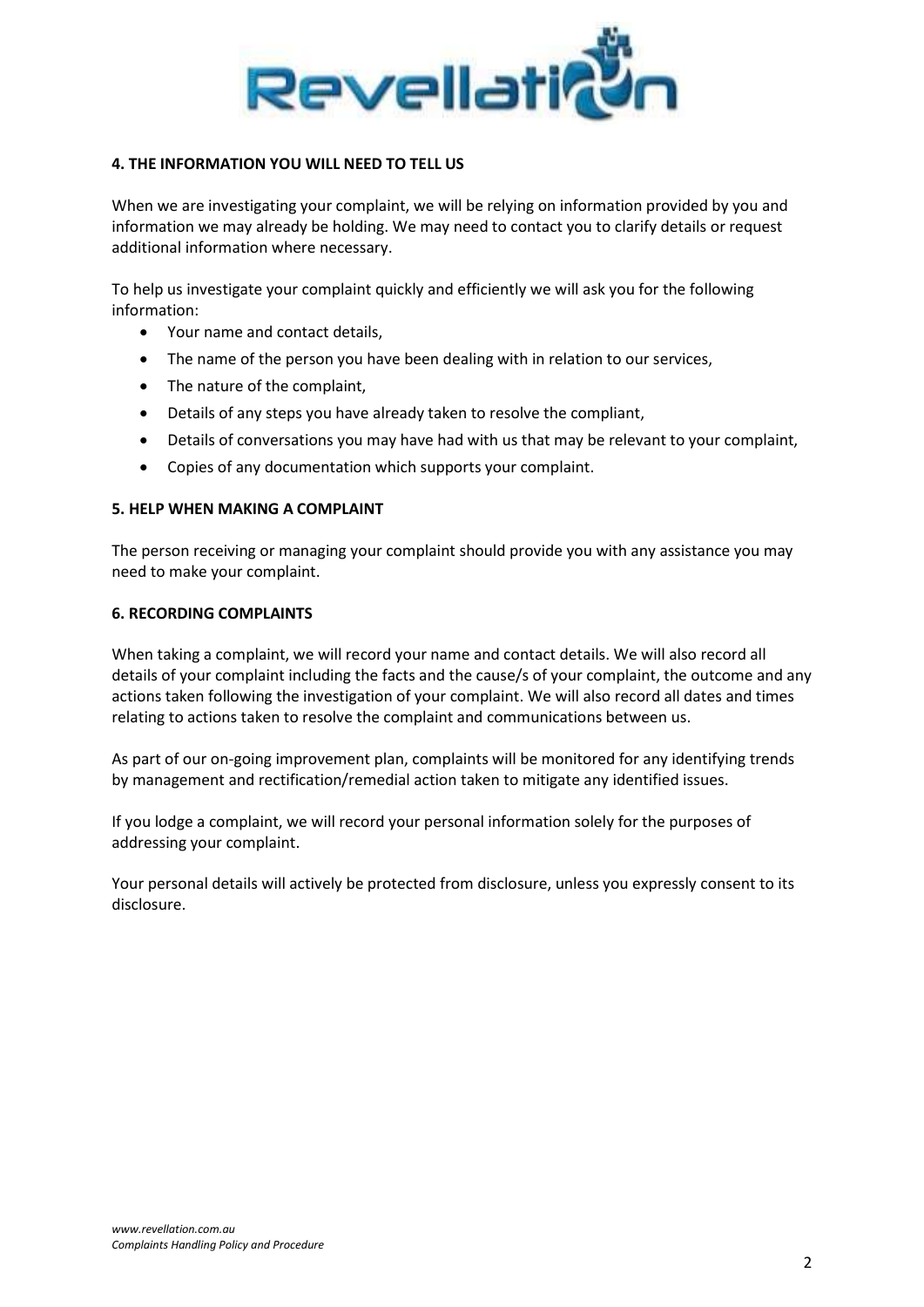

# 7. FEEDBACK TO CUSTOMERS

Revellation is committed to resolving your issues at the first point of contact, however, this will not be possible in all circumstances, in which case a more formal complaints process will be followed.

We will acknowledge receipt of your complaint within three (7) business days. Once your complaint has been received, we will undertake an initial review of your complaint.

There may be circumstances during the initial review or investigation of your complaint where we may need to clarify certain aspects of your complaint or request additional documentation from you. In such circumstances we will explain the purpose of seeking clarification or additional documentation and provide you with feedback on the status of your complaint at that time.

We are committed to resolving your complaint within 14 business days of you lodging your complaint, however, this may not always be possible on every occasion. Where we have been unable to resolve your complaint within 14 business days, we will inform you of the reason for the delay and specify a date when we will be in a position to finalise your complaint.

During the initial review or investigation stage we may need to seek further clarification or documentation from you to assist us in resolving your complaint.

If we have sought clarification or additional documentation from you and we are waiting on you to provide this information, we may not be able to meet our 14 business day finalisation commitment.

In such circumstances upon receipt of your clarification or additional documentation we will indicate to you when we expect to be able to finalise your complaint.

Once we have finalised your complaint, we will advise you of our findings and any action we have taken. We will do this in writing, unless it has been mutually agreed that we can provide it to you verbally.

You have the right to make enquiries about the current status of your complaint at any time by contacting us.

# 9. WHEN YOU COMPLAIN ABOUT ONE OF OUR EMPLOYEES OR CONTRACTORS

If you complain about a member of our staff or one of our contractors, we will treat your complaint confidentially, impartially and equally (giving equal treatment to all people).

We will investigate your complaint thoroughly by finding out the relevant facts, speaking with the relevant people and verifying explanations where possible.

We will also treat our staff member objectively by:

- Informing them of any complaint about their performance,
- Providing them with an opportunity to explain the circumstances,
- Providing them with appropriate support,
- Updating them on the complaint investigation and the result.